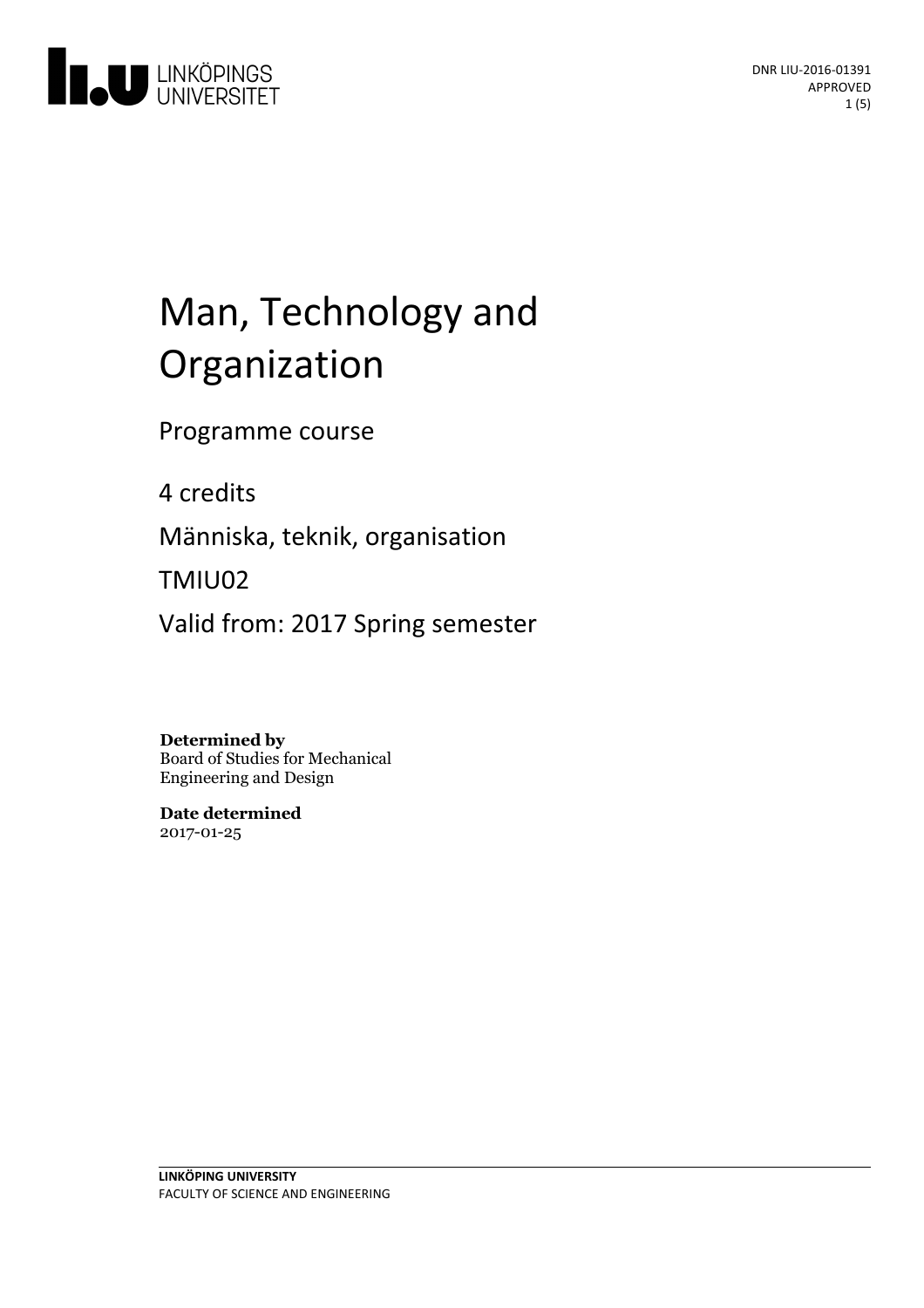# Main field of study

Mechanical Engineering

Course level

First cycle

#### Advancement level

 $G_1X$ 

#### Course offered for

- Civil Engineering, B Sc in Engineering
- Computer Engineering, B Sc in Engineering
- Engineering Electronics

#### Entry requirements

Note: Admission requirements for non-programme students usually also include admission requirements for the programme and threshold requirements for progression within the programme, or corresponding.

# Intended learning outcomes

After passing the course the student should have knowledge about the dynamics between people, technology and organizations from an engineering perspective. The student should be able to:

- describe different theoretical models concerning the dynamics between people, technology, organizations from an industrial perspective
- describe different theoretical models for physical environment and social and organisational aspects
- analyse a workplace from a human, technological and organisational perspective
- suggest methods for a workplace investigation

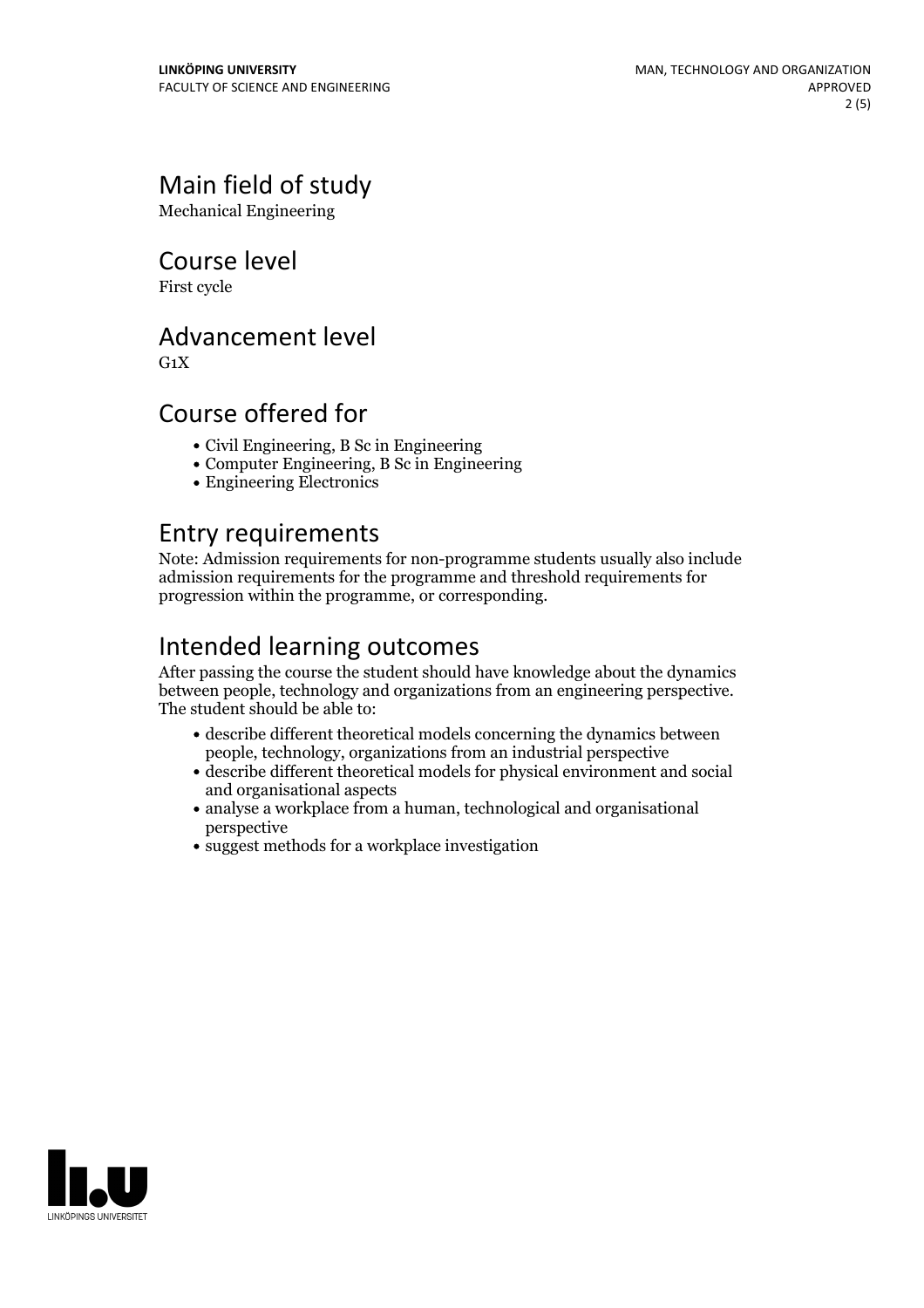#### Course content

Socio-technology, systems theory, dynamic models Planned change, Work environment and economy Individual, group and organization from an industrial perspective Labor market and laws and regulations Competence and learning. Gender Physical work environment factors; light/noise, physical workload, chemical hazards. Perception and Cognition Safety and risk Quality from a systems perspective Qualitative and quantitative methods

## Teaching and working methods

The course consists of lectures, lessons/supervision and extensive independent group work. The lessons deal with the theoretical areas. The lessons deal with applications of the theoretical areas, including measuring physical factors as well as supervision of the independent work. The independent group work consists of two parts and includes an analysis of workplace from a human, technological and organisational perspective. The work is presented orally and written in <sup>a</sup> report. Opposition of another group's work is included. The course is given in Linköping in vt2 and Norrköping ht1.

### Examination

| UPG2 Methods - Individual Paper                                                       | 1 credits $U, 3, 4, 5$ |  |
|---------------------------------------------------------------------------------------|------------------------|--|
| UPG1 Individual assignment with oral and written report $\qquad$ 3 credits U, 3, 4, 5 |                        |  |

#### Grades

Four-grade scale, LiU, U, 3, 4, 5

#### Department

Institutionen för ekonomisk och industriell utveckling

Director of Studies or equivalent Jostein Langstrand

Examiner Martina Berglund

# Course website and other links

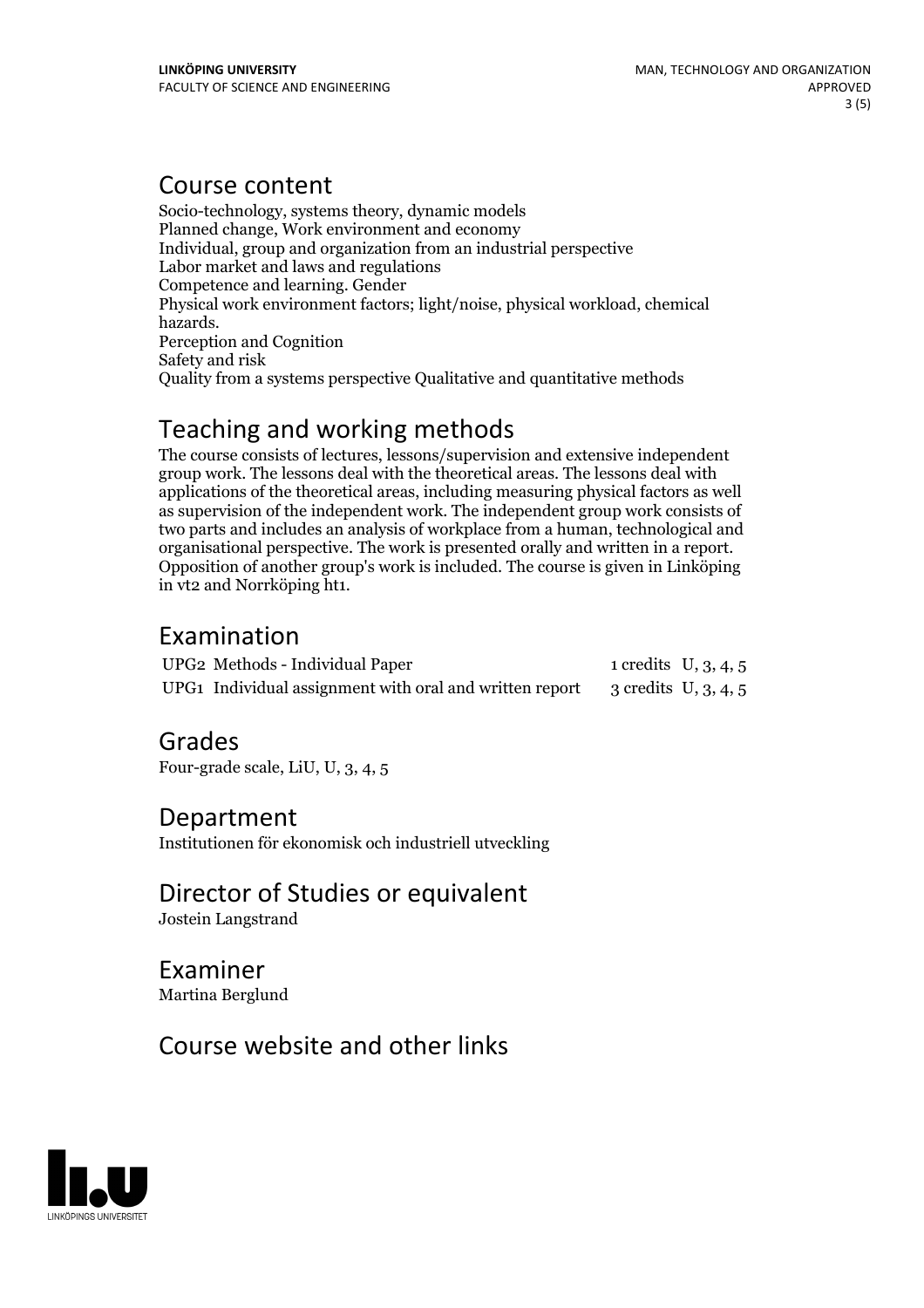# Education components

Preliminary scheduled hours: 32 h Recommended self-study hours: 75 h

### Course literature

Arbete och teknik på människans villkor, 2011, Prevent, Stockholm. Några Organizational Development: Theory, Practice, and Research. In Dunette, M. D. and Hough, L. M. Handbook of Industrial & Organizational Psychology, Second edition, Volum 3, Consulting Psychologists Press, Palo Alto. Svedber Grupp-psykologi, Om grupper, organisationer och ledarskap, Studentlitteratur.<br>Artiklar